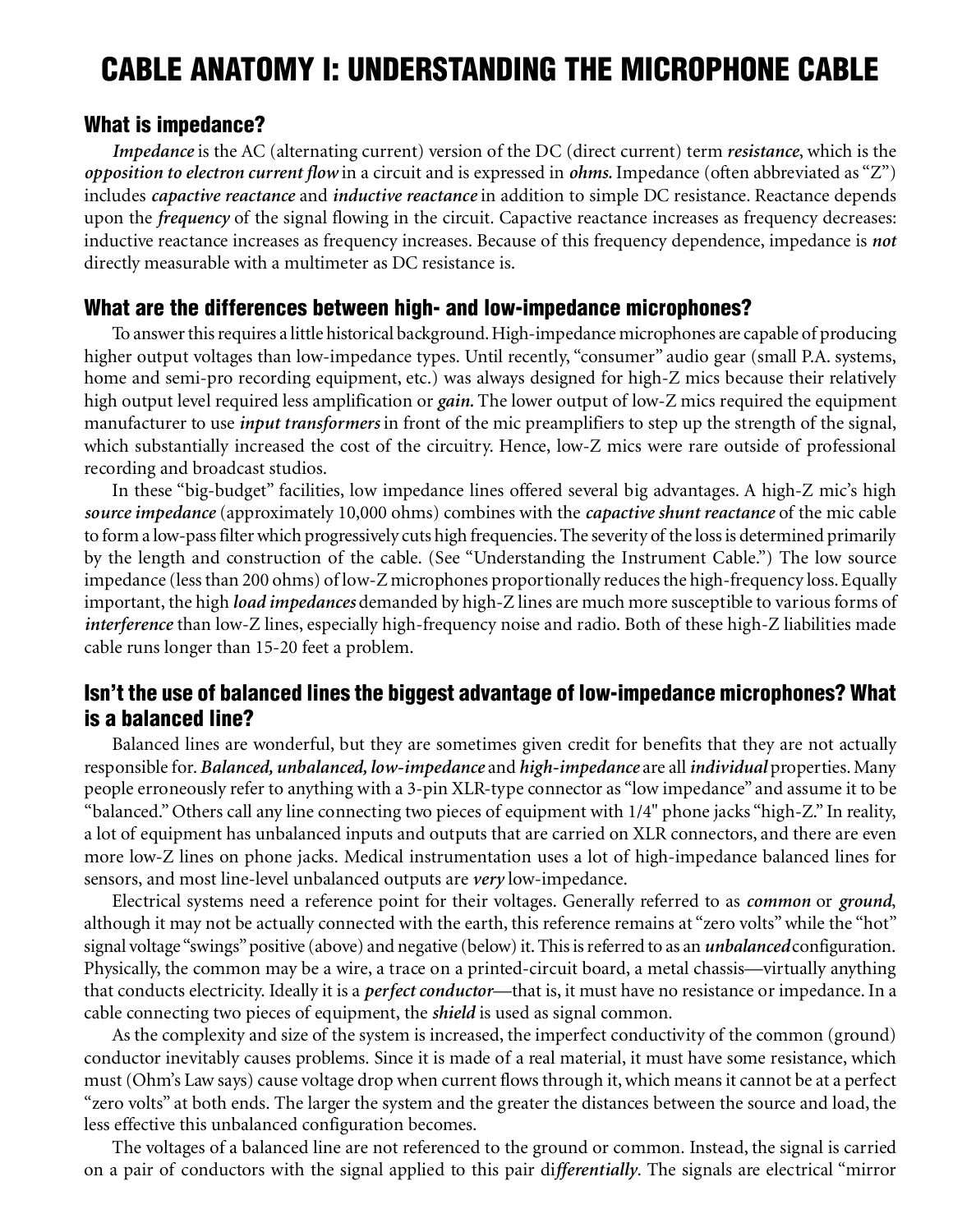

images" of each other—their *levels* are the same, but their *polarities* are *opposite.* In other words, as the applied signal "swings," one conductor will be *negative* with respect to the common, the other will be *positive.* These polarities alternate with the frequency of the signal, and the total signal level is the *difference* between the two individual voltages. For example, if one conductor is at +5 volts, the other will be at -5 volts, and the signal level is +5 volts *minus* -5 volts or 10 volts. If, for some reason, the two conductors were both at +5 volts *simultaneously,* the level would be +5 volts *minus* +5 volts, which is *zero* volts. Very tricky!

Because of this differential signal transmission, two very valuable things happen when using balanced lines. First of all, each piece of equipment can have its circuitry referenced to its own common, because the interconnection of the equipment does not require that the commons are connected in order to move the signal around. This eliminates the major cause of a lot of noisy audio gremlins, *ground loops.* Secondly, because the signal is differentially transmitted and received, any *common-mode* interference signal superimposed on the signal in the line will be carried by both sides at *identical* level and polarity. In other words, if the line has +5 volts of external noise induced, both conductors will have +5 volts of noise on them. This equals a total interference level of +5 volts *minus* +5 volts or *zero volts. The interference cancels itself.* This is called *commonmode rejection.* **Example 19**<br> **Example 19**<br> **Example 19**<br> **Example 19**<br> **Example 19**<br> **Example 19**<br> **Example 19**<br> **Example 19**<br> **Example 19**<br> **Example 19**<br> **Example 15**<br> **Example 15**<br> **Example 15**<br> **Example 15**<br> **Example 11**<br> **Example 11** 

There are several ways to balance lines. (Actually, the term "balanced" is very often used incorrectly to refer to lines that are actually *floating.* Properly speaking, a balanced line is one which has equal impedance from each side to ground. An unbalanced signal may be derived from it by using one side of the pair as "hot" and ground as common. A floating line has *no* reference to ground, and must have on side of the line tied to common to "unfloat" it.) The input transformers once required by low-Z mic preamps also provided a *floating* input as long as neither side of the transformer's primary winding was tied to common. This is where the "low-impedanceis-balanced" misconception began. The use of balanced lines was actually just a by-product of the requirement for a transformer to step up the low signal level. Using modern low-noise integrated-circuit design, a low-Z mic preamp can be clean, quiet, balanced and a lot cheaper to build—without a transformer.

# What are the basic parts of a high-Z microphone cable and what does each one do?

A high impedance mic has many of the traits of an electric guitar, so the cable used for it is generally a coaxial instrument cable. The "hot" center conductor is insulated with a high-quality dielectric; shielded electrostatically to reduce handling noise and triboelectric effects; shielded with a braid, serve, or foil which is also used as the current return path for the signal; and jacketed for protection. This type of cable is discussed in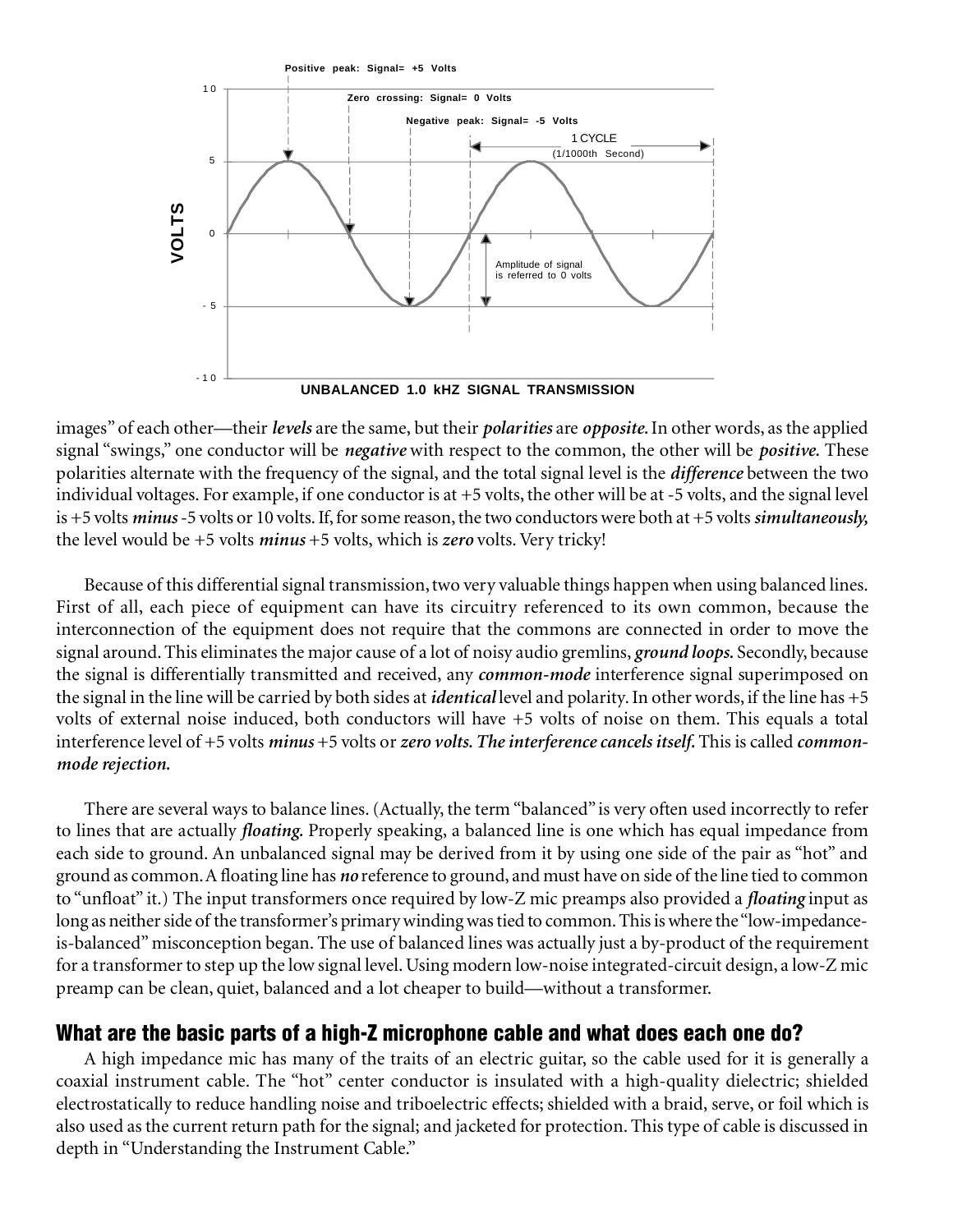

# What are the basic parts of a low-impedance microphone cable and what does each one do?

The basic cable construction for low-Z mic or balanced line applications is the *shielded twisted pair.* It consists of two copper *conductors* which are *insulated,* twisted together (often with *fillers*), *shielded* with copper, and *jacketed.*



# What gauge and stranding should the two conductors be?

The amount of copper in any electrical cable is usually dictated by the amount of *current* it has to carry, or by the *tensile strength* it requires to perform without breaking. If we take the worst-case situation, where the cable is used for a line-level (+24 dBm) 600-ohm circuit, the current is a negligible *13 milliamperes* (that's 13 *thousandths* of an ampere). The *power* in such a circuit is *100 milliwatts,* or one-tenth of a watt. The current produced by a typical 150-ohm microphone connected to a 1,000-ohm preamp input is less than 10 *microamperes* (that's 10 *millionths* of an ampere), with power of less than a *microwatt.*

By these figures it is apparent that not much copper is required to actually move signals around, except in applications demanding extremely long cable runs. Many low-impedance mic cables use 24 AWG conductors with excellent performance, and most multipair "snake" cables have 24 AWG (7 strands of 32 AWG) conductors. Other things being equal, more individual strands in each conductor mean better longevity and *flex life.* Since singers using hand-held microphones can put a cable through several hours of tugging, twisting, straining and other abuse, these situations call for finer stranding and often larger conductors, sometimes as large as 18 or 20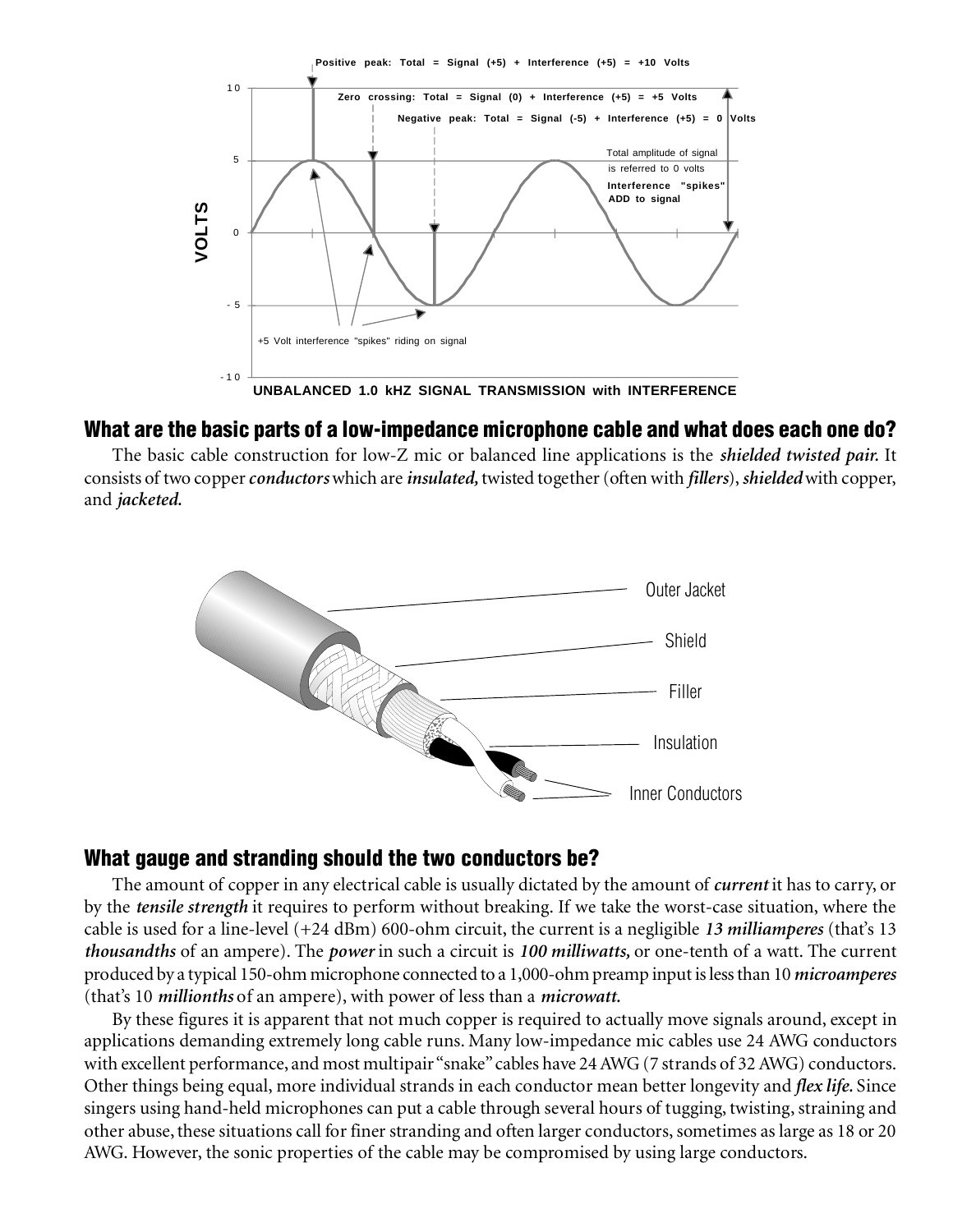

# Why are the two conductors twisted together?

As previously explained, the interference-canceling common-mode rejection of the balanced line is based on the premise that the unwanted external noise is induced into both signal conductors *equally.* Minimizing the distance between the two conductors by twisting them together helps to equalize their reception of external interference and improve the *common-mode rejection ratio (CMRR)* of the line.

The two conductors also form a sort of "loop antenna" for stray magnetic fields. The farther apart the two conductors are the larger the "antenna" becomes, and the more interference it picks up from sources like transformers, fluorescent lighting ballasts, SCR-chopped AC lines to stage lighting, etc. Minimizing the *loop area* of the cable helps to reduce the unwanted hum and buzz from this type of interference, which the cable's shield is almost totally ineffective against.

The distance between the twists is called the *lay* of the pair. *Shortening* the lay (increasing the number of twists) improves its common-mode rejection, and also improves its flexibility. The typical pair lay in microphone cables is about 3/4-inch to 1-1/2 inches. Shortening the pair lay uses more wire and more machine time to produce the same overall finished length, so of course it increases the cost of the cable.

# What is "star-quad" cable?

This four-conductor-shielded configuration can best be thought of as *two twisted pairs twisted together*. Using four small conductors in place of two large ones allows the loop area of the cable to be further reduced and its rejection of *electromagnetic interference (EMI)* is improved by a factor of ten (20 dB). This makes starquad cable very popular for microphones and balanced lines used in applications such as television production, where huge amounts of power cable for lighting and camera equipment surround the performers.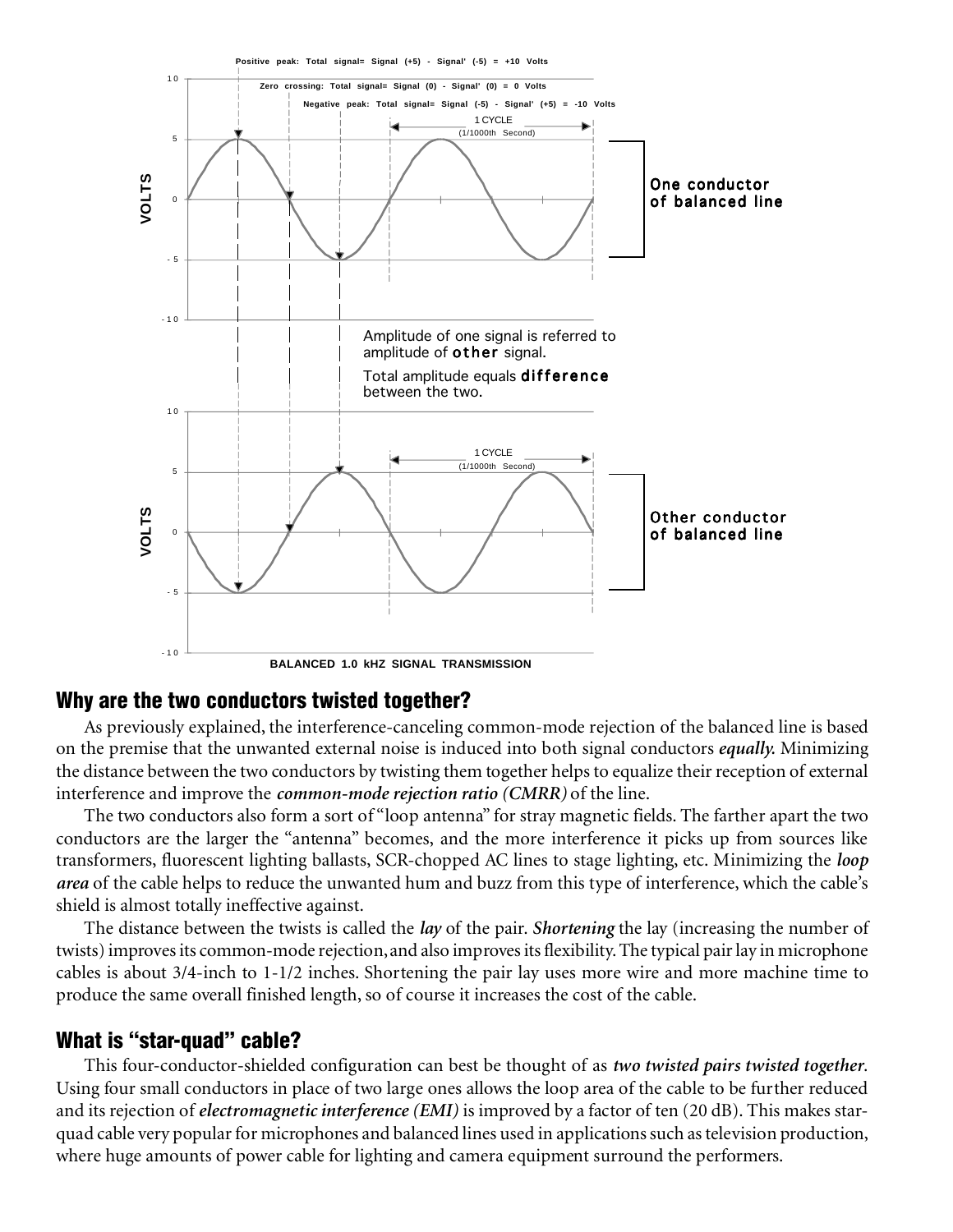

# Does star-quad actually sound better?

When used for low-impedance microphones, star-quad construction substantially reduces the *inductive reactance* of the cable. *Inductance* was previously mentioned in discussing *impedance.* An inductor can be thought of as a resistor whose resistance increases as frequency increases. Thus, series inductance has a *low-pass filter* characteristic, progressively attenuating high frequencies. While *parallel capacitance,* the enemy of highfrequency response in high-impedance instrument cable, is largely insignificant in low-impedance applications, *series inductance* (expressed in *microHenries*, or uH) is not. The inductance of a round conductor is largely independent of its diameter or gauge, and is not directly proportional to its length, either. Parallel inductors behave like parallel resistors: paralleling two inductors of equal value doesn't double the inductance, it halves it. In cable construction, using two 25 AWG conductors connected in parallel to replace each of the conductors of a 22 AWG twisted pair will result in the same DC resistance, but approximately half the series inductance. This will result in improved high-frequency performance: better clarity without the need for equalization to boost the high end.

Also of significance is s*kin effect*, a phenomenon that causes current flow in a round conductor to be concentrated more to the surface of the conductor at higher frequencies, almost as if it were a hollow tube. This increases the apparent resistance of the conductor at high frequencies, and also brings significant *phase shift.*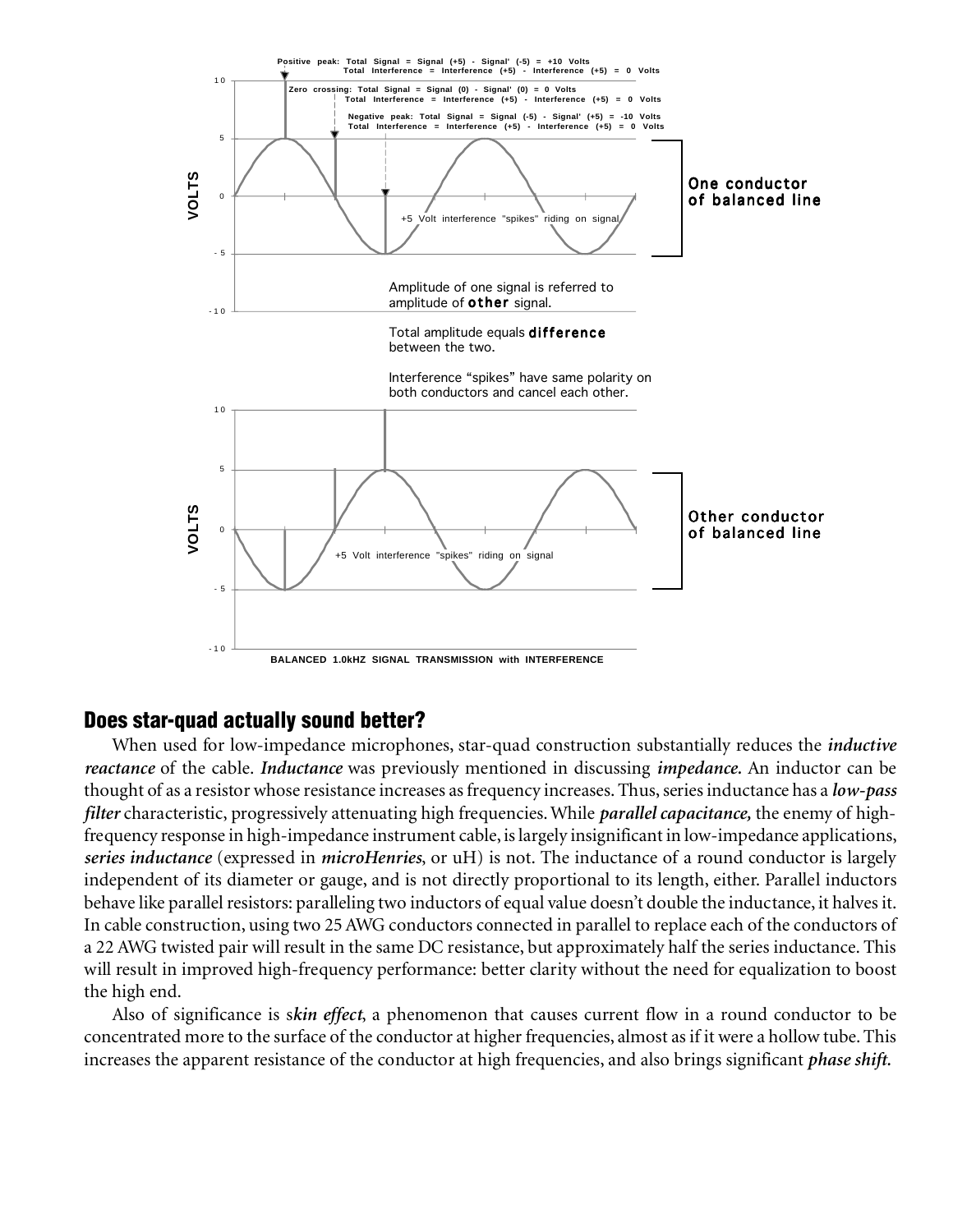#### **INDUCTANCE OF COPPER CONDUCTORS**



## What is phase shift?

Phase shift is a term describing the displacement of two signals in *time.* When we described the two sides of a balanced line as being of opposite *polarity,* we could have said that they are *180 degrees out of phase* with each other. Each time an AC waveform completes a *cycle* from zero to positive peak to zero to negative peak and back to zero, it travels though 360 degrees (just like a circle). A simple 1 kHz (1,000 cycles per second) *sine wave* travels through this 360-degree rotation in one millisecond. If we consider its starting point to be zero, it will reach its positive peak one-quarter of a millisecond later, cross zero in another one-quarter of a millisecond, reach its negative peak a quarter-millisecond after that, and return to zero after a fourth quarter of a millisecond has elapsed. Thus, each quarter of a millisecond equals 90 degrees of phase difference.

When two identical signals are *in phase* with one another, their zero crossings and peaks are the same, and *summing* (combining) the two will *double* the amplitude of the signal. When they are 180 degrees out of phase, summing them will result in cancellation of both signals.

This property is very straightforward when considering simple sine waves. Sine waves consist only of a single *fundamental* frequency and have no *harmonics.* Harmonics are multiples of the fundamental, and are the elements of which *complex waveforms* are composed. An excellent example of complex waveforms is called music. The reason a middle C note on a piano sounds different from the same note played on a flute is because the two instruments generate different waveforms—the harmonics of the piano are present in different amounts and have different *attack* and *decay* characteristics than the harmonics of the flute.

When complex waveforms are traveling in a cable, it would be ideal if the *amplitude* and *phase* relationships they enter the cable with are the same as those they exit the cable with. When the effects of phase shift alter those relationships—when the upper harmonics that define the initial "pluck" of a string, for instance, are delayed with respect to the fundamental that forms the "body" of the note—a sort of subtle "smearing" begins to occur, and the sense of immediacy and realism of the music is diminished.

### How can phase shift be minimized?

The *phase lag* caused by skin effect is one radian (about 57.3 degrees) per skin depth, and the effective skin depth of a conductor at a particular frequency is the same whether the conductor is very large or very small in diameter. For instance, the skin depth of a copper wire at 20 kHz is about .020 inches, while an 18 AWG conductor has a diameter of about .040 inches. This means that at frequencies from DC to 20 kHz, the full cross-sectional area of the conductor is utilized. Because the skin depth (.020") is never less than half the diameter of the conductor (.040"), there is never more than one radian of phase shift present.

In short, star-quad cables seem to offer lower inductance and lower phase shift, both of which are parameters that directly affect the clarity and coherence of high-frequency complex waveforms. Their inherently superior noise-rejection also reduces i*ntermodulation distortion*, a type which is particularly offensive because it produces "side-tones" not harmonically related to the fundamental. While the improvement may not be as dramatic as changing the microphone, an increasing number of audio professionals seem to be embracing the sonic benefits of star-quad construction.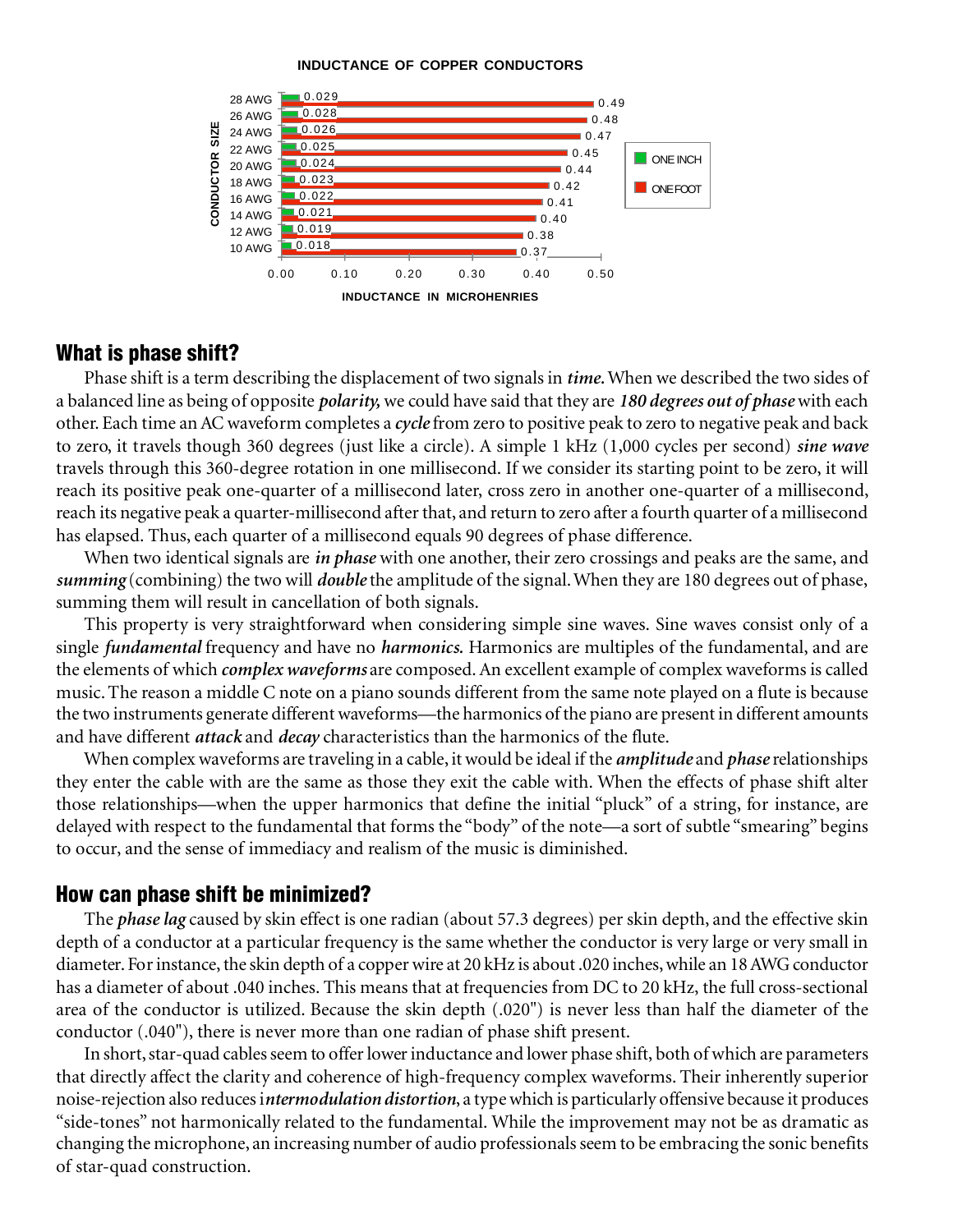

# What about the insulation used? Does it affect the sound?

Even though the effects of cable capacitance are much less than that encountered in high-impedance applications, the use of low-loss, high-quality (low *dielectric constant*) insulation materials such as polyethylene and polypropylene are still preferred, especially when long cable runs are necessary. Because of the desire to keep cable diameter to approximately 1/4", the insulation thickness of a typical two-conductor microphone cable is generally about .020 inches, half that of a coaxial-type instrument cable. Because of this relatively thin wall, soldering requires good heat control to prevent melting. For very thin (.010") applications, *cross-linked polyethylene* insulation is sometimes used. The cross-linking process (similar to that used in manufacturing heat-shrinkable tubing) greatly reduces the problems of insulation meltdown and shrinkage during soldering.

# Why does some cable have string-like fillers twisted with the conductors?

The primary use for fillers is to make the core of the cable round to eliminate *convolution* in the finished cable. A twisted-pair is not round, and without fillers the finished cable will have an undulating, "wavy" appearance unless a very thick jacket is applied, which will greatly affect its flexibility and make it very difficult to strip. A good example of convolution is found in the various thinly-jacketed twisted-pair cables used for pulling in conduit in permanent installations. Such cable is designed for economy and easy termination and so is not required to be round, only flexible and cheap.

Fillers also help to stabilize the cables shape and strengthen it, allowing some of the tugging, twisting and other stresses encountered to be absorbed by the filers rather than the conductors or shield. Some special miniature cables used for the "tie-clip" lavalier microphones use conductors that are literally copper strands wound around cores of synthetic kevlar fiber. This cable is less than 1/8-inch in diameter, yet is enormously strong. (Unfortunately, it is also very difficult to terminate because of the necessity of sorting out the unsolderable kevlar from the solderable copper strands.)

# Why don't low-impedance cables require electrostatic shielding like high-impedance cables?

The "noise-reducing" semiconductive tape wrap or conductive PVC layers used on coaxial cable are used to "drain off " static electricity generated by the shield rubbing against the inner conductor insulation. When the source impedance is very high, these static charges will be heard as "crackling" noises as the cable is flexed and handled. A low source impedance has a damping effect on this type of static generation which minimizes its effect. There are cables available which use conductive textile or plastic shields for 100% coverage, with copper drain wires or very low-coverage copper braid added for ease of termination and low DC resistance. While this type of construction is very flexible, its shielding effectiveness suffers greatly as frequency increases, offering very little effect above 10 kHz because of its low conductivity.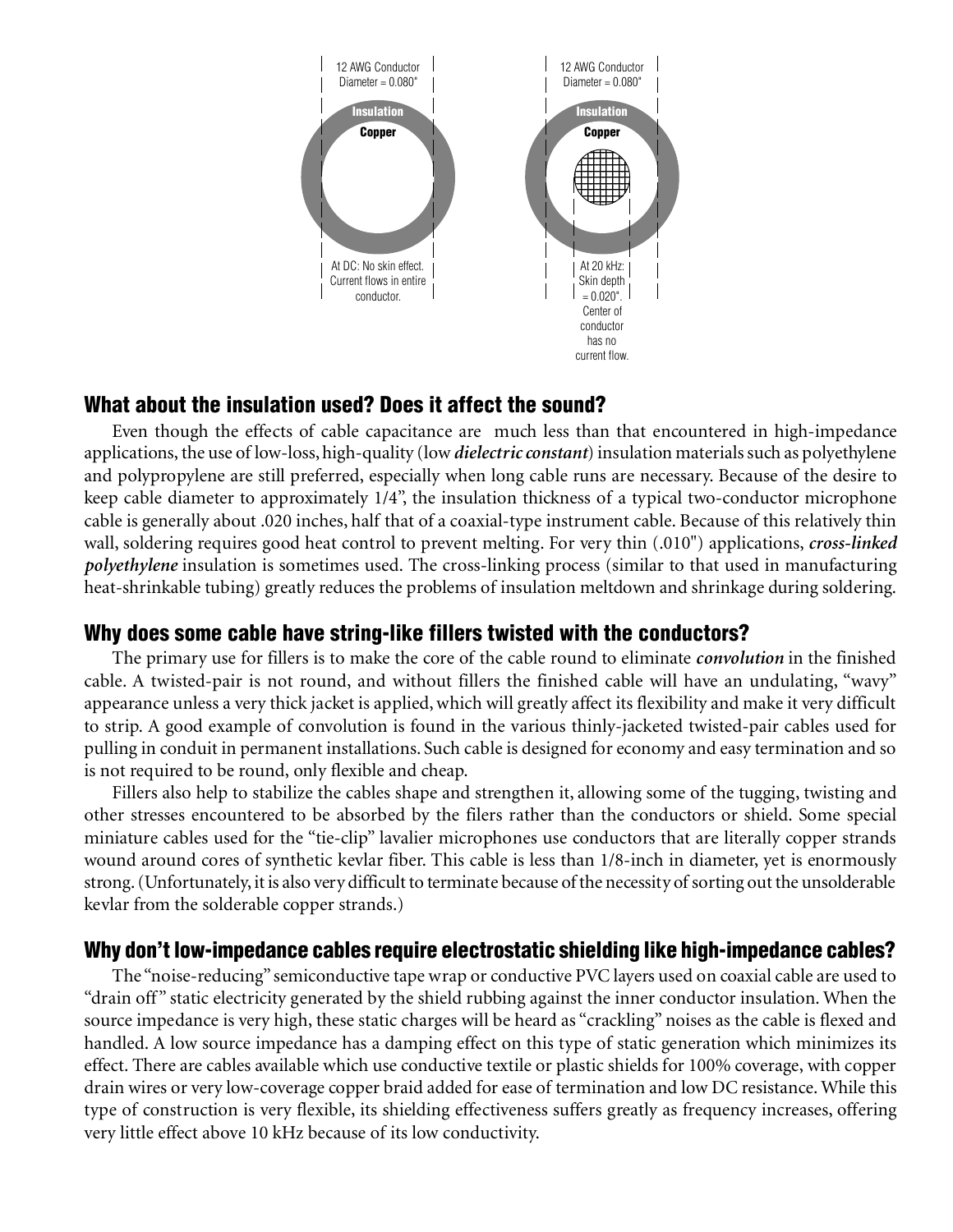# What about handling noise?

The *triboelectric* effect that causes impact-related "slapping" noise as the cable hits the stage or is stepped upon during use is related to capacitance, specifically the change in capacitance that takes place as the insulation or dielectric is deformed. This causes it to behave as a crude *piezoelectric* transducer, a relative of an electret condenser microphone. Because such transducers are extremely high-impedance sources, the drastic impedance mismatch presented by a low-impedance microphone and its preamp or input transformer makes the extraneous noise generated by triboelectric effects negligible except in cases involving very low-level signals. In lowimpedance applications, handling noise is best addressed by using soft, impact-absorbing insulation and jacket materials in a very solid construction with ample fillers to insure that the cable retains its shape. Note that it is totally invalid to evaluate the handling noise of a low-impedance mic cable without using a resistive termination to simulate the microphone element. A cable with no termination essentially presents an infinitely high source impedance, a situation that is beyond worst-case!

# What special considerations should be given to shielding low-impedance cables?

Low-impedance microphone cables are shielded using the same basic methods as coaxial-type instrument cables. Woven copper braid generally offers the best high-frequency shielding performance and protection from radio-frequency interference (*RFI*). This is due to the very high electrical conductivity of the braid, and to its low-inductance, self-shorting configuration. Its disadvantages are primarily economic; it is the most expensive to manufacture and the hardest to terminate.

Spiral-wrapped copper serve shields are very inductive in nature, as they resemble a long coil of wire when extended. This can compromise high-frequency shielding and is not recommended when effective shielding above 100 kHz is required. Serve shields are relatively inexpensive and easy to terminate, making them a popular choice for medium-quality cables.

Foil-shielded cable is very heavily used for permanent installation work and for portable multipair "snake" cables. The extremely low cost, light weight and slim profile makes foil very advantageous in applications involving pulling cable into conduit. In these cases the conduit (if metallic and properly grounded) can greatly enhance the RFI and EMI shielding properties of the thin mylar/aluminum foil generally used. The 100% coverage of the foil shield, which should be of great benefit at radio frequencies, is somewhat compromised by the inductive nature of the copper drain wire typically used for terminating it. At low frequencies, performance is hampered by the relatively low conductivity of the foil/drain configuration. In applications involving repeated flexing and coiling, the metallized mylar tape will begin to lose its aluminum particles, opening up gaps in the shielding. This can be a particular problem with multipair cable used for touring systems, where the shield breakdown may lead to increased crosstalk between channels and to annoying radio pickup problems.

# Does the use of 48-volt phantom power affect the performance of the shield?

The current typically drawn by a phantom-powered condensor microphone is generally limited by 6.81 kohm resistors, resulting in a current of less than 15 mA total. This is not a significant factor unless the shield begins to break down mechanically due to use: tearing or fraying are possible, which could create intermittant changes in shield resistance. This has lead a few professionals to prefer the use of three-conductor microphone cables, with the common carried by a drain wire in addition to the shield.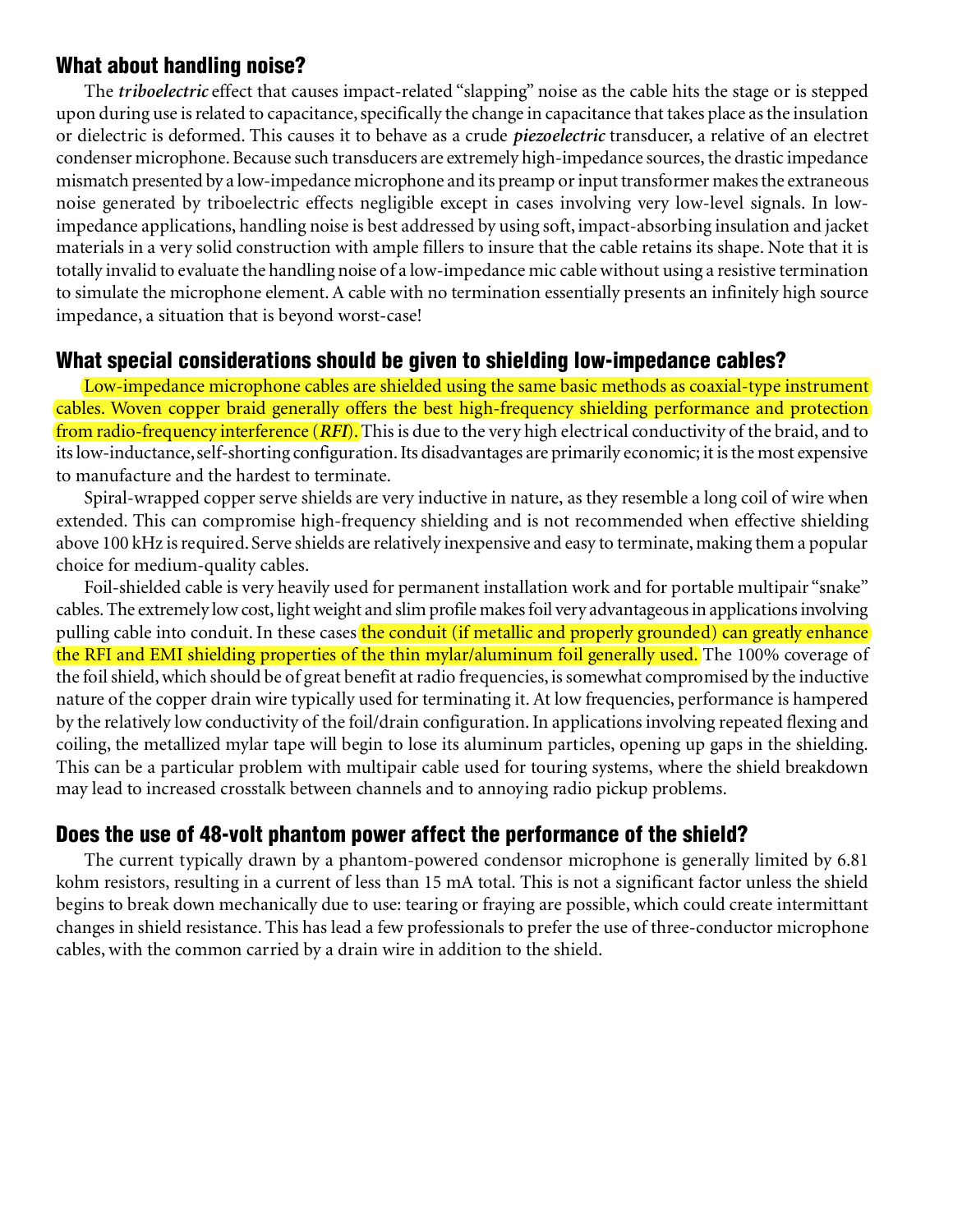### *BIBLIOGRAPHY*

- Ballou, Greg, ed., *Handbook for Sound Engineers: The New Audio Cyclopedia,* Howard W. Sams and Co., Indianapolis, 1987.
- *Cable Shield Performance and Selection Guide,* Belden Electronic Wire and Cable, 1983.
- Colloms, Martin, "Crystals: Linear and Large," *Hi-Fi News and Record Review,* November 1984.
- Cooke, Nelson M. and Herbert F. R. Adams, *Basic Mathematics for Electronics,* McGraw-Hill, Inc., New York, 1970.
- Davis, Gary and Ralph Jones, *Sound Reinforcement Handbook,* Hal Leonard Publishing Corp., Milwaukee, 1970.
- *Electronic Wire and Cable Catalog E-100,* American Insulated Wire Corp., 1984.
- Fause, Ken, "Shielding, Grounding and Safety," *Recording Engineer/Producer,* circa 1980.
- Ford, Hugh, "Audio Cables," *Studio Sound,* Novemer 1980.
- *Guide to Wire and Cable Construction,* American Insulated Wire Corp., 1981.
- Grundy, Albert, "Grounding and Shielding Revisited," *dB*, October 1980.
- Jung, Walt and Dick Marsh, "Pooge-2: A Mod Symphony for Your Hafler DH200 or Other Power Amplifiers," *The Audio Amateur,* 4/1981.
- Maynard, Harry, "Speaker Cables," *Radio-Electronics,* December 1978,
- Miller, Paul, "Audio Cable: The Neglected Component," *dB,* December 1978.
- Morgen, Bruce, "Shield The Cable!," *Electronic Procucts,* August 15, 1983.
- Morrison, Ralph, *Grounding and Shielding Techniques in Instrumentation,* John Wiley and Sons, New York, 1977.
- Ott, Henry W., *Noise Reduciton in Electronic Systems,* John Wiley and Sons, New York, 1976.
- Ruck, Bill, "Current Thoughts on Wire," *The Audio Amateur,* 4/82.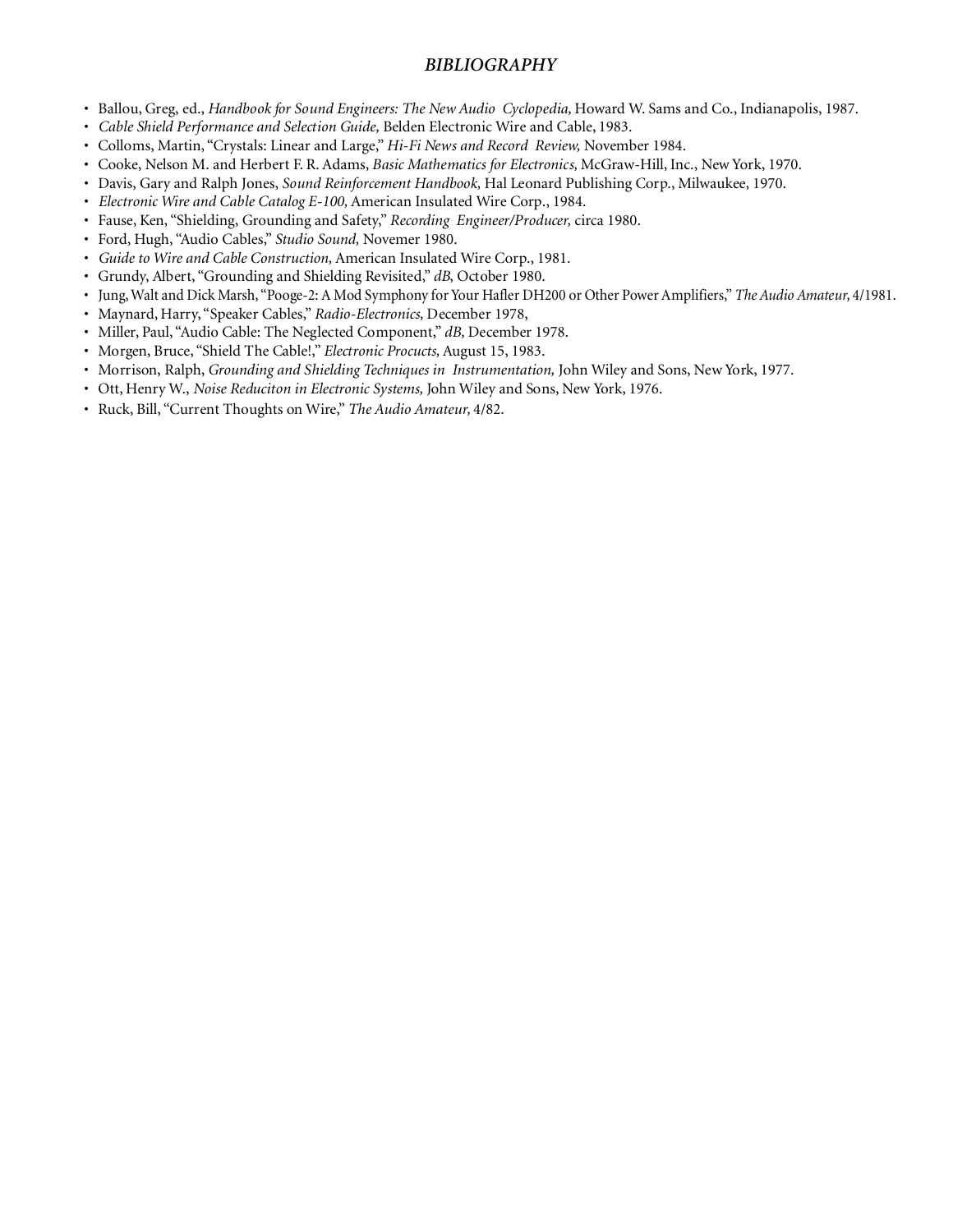# **CHOOSING THE RIGHT MICROPHONE CABLES**

In this chapter, you will learn about microphone cable construction and selection with recommended products for various types of use. We will cover:

- XLR connectors
- Balanced and unbalanced connections
- Wiring of the different types of microphones
- The right wire for microphone cables, including shielding
- A short section for vocalists only

## **Benchmark**

It is really difficult to buy a really flexible, really reliable, really quiet, really good-sound, really goodlooking 25' microphone cable for under 30 bucks.

## **The mic cable situation**

Microphone cables connect microphones to mixers (desk, consoles,

## **"One of my problems is making sure the minister does not trip on a microphone cable."**

whatever you want to call them). In pro audio, microphones are low impedance (Lo-Z) and are terminated in 3-pin XLR connectors.

| Pin 1 | $(X)$ ternal | Shield    |
|-------|--------------|-----------|
| Pin 2 | $(L)$ ive    | $Hot (+)$ |
| Pin 3 | $(R)$ eturn  | $Cold(-)$ |

Another typical configuration is emerging which includes an XLR female (the output of all professional microphones is a 3-pin XLR male)

**It is really difficult to buy a really flexible, really reliable, really quiet, really goodsound, really good-looking 25' microphone cable for under 30 bucks.**



**Lo-Z Microphone Cable**

connector to a 3-pin mini male (1/8" or 3.5mm) connector for inputs to laptop computers and other devices where space is at a premium. Most professional mixer's microphone inputs are designed with "balanced" circuits to help decrease or eliminate noise and unwanted radio frequency interference (RFI). The understanding of balanced circuits and low-impedance is complicated and is addressed in Pro Co's white papers on microphone cables, which can be found at our website: **www.procosound.com.**



**Lo-Z Unbalanced Microphone Cable**



#### **Hi-Z Microphone Cable**

Lo-Z Microphone cables can also be wired "unbalanced" and "Hi-Z" (high impedance) microphones are available, for high impedance sound systems (didn't take long to get confusing, did it?).

Hi-Z cables allow the user to plug a Hi-Z microphone directly into the input of, say, a guitar amp or the input of a Hi-Z mixer.



**Lo-Z to Hi-Z Transformer**

Unbalancing a balanced microphone by using an unbalanced cable allows it to sometimes be used in the input of a Hi-Z mixer. This does not always work, depending on the input impedance of the mixer. When this does not work, a Lo-Z to Hi-Z transformer must be placed in line at the end of a standard Lo-Z mic cable. These commercially available transformers make the proper change from XLR to 1/4" for you.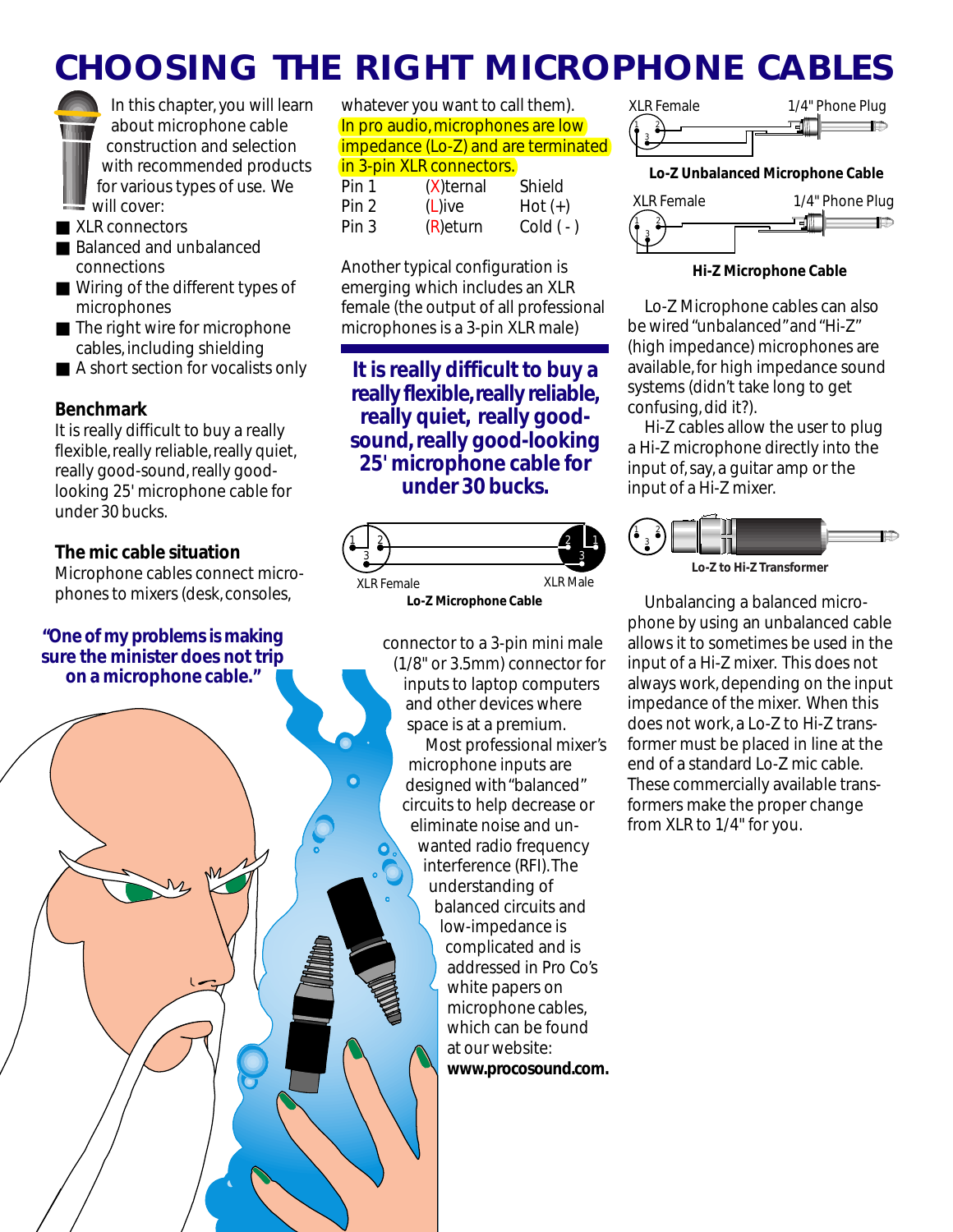## **The real world problems with microphone cables**

The quality and type of cables needed depend on the application:

### **"Cannot fail" situations:**

■ Cables used for live concerts, amateur and professional, TV/ Radio recording and broadcast, ENG (electronic news gathering), recording studios and churches and all other situations where perfection is demanded and failure and noise are not options.

### **Brutal environments:**

■ Workhorse cables for touring bands and hard use situations such as A/V (audio visual) rental.

## **Normal duty use:**

■ Light-duty church and auditorium use, weekend bands and rehearsal halls.

## **Light duty/little use**

■ Beginner use and "thrown-inwith-the-deal" while buying the microphone, that work enough to get you started.

## **Mission Impossible:**

■ Lead signers in rock bands who tend to try to destroy mic cables, a real life test of durability.

Note: With the addition of Kevlar to our Ameriquad and Merlin brands of microphone cable assemblies (1998), these cables can be used in situations where everything else breaks.

# **The Solutions**

## **About Microphone Wire**

Microphone wire consists of a twisted pair of copper conductors (typically 22 - 24 AWG — American Wire Gauge). These conductors are covered with one of three types of shielding: braided, spiral (also called "serve" shield), and foil shielding which includes a drain wire. Foil shields work great in snakes, but prove to be unreliable in cables designed for portable use.

Braided shield is best for mic cables and spiral is a little more flexible and less expensive than braid.

## **Microphone Connectors**

XLR audio connectors come in a variety of contact materials, gold, silver and tin. The trade generally likes silver for sound, gold for tarnishfree contacts and tin for price.

**With the addition of Kevlar to our Ameriquad and Merlin brands of microphone cable assemblies (1998), these cables can be used in situations where everything else breaks.**

There are about four good suppliers of XLR connectors on the planet and 20 or so copy houses, which wreck havoc on the trade, since they look like industry standard connectors, but are not properly dimensioned.

Microphone cables, unlike guitar cables, use a female connector on one end and a male connector on the other. This enables microphone cables to be daisy-chained, hooked end to end, to increase length when necessary.

This requires a very narrow tolerance for size and pin locations in the connectors, to ensure that the female XLR (the one with the locking mechanism) will lock and unlock when mated to its male counterpart.

Complicating these problems is one manufacturer in America who uses English measurements, a lot of oriental copiers who have approximated the English measurement with metric measurements, and the manufacturers who are not copiers and make great, "to spec" connectors using metric measurements.

Yup! You guessed it. There are compatibility problems. Furthermore, there are some budget minded equipment manufacturers who will use oriental knockoffs in their back panels, exacerbating the problem.

This gets you a cheaper price on the original unit and lots of headaches hooking it up, night after night.

Aside from these occasional compatibility problems and types of connector contact finishes, most XLR connectors will work just fine for most situations. We suggest buyng cables which use Neutrik or Amphenol (the original ITT-Canon) connectors for best results.

# **Let's talk technical about mic cables**

Try at all costs to avoid Hi-Z and Lo-Z unbalanced mics. You are not doing your performances any favors by using these products, regardless of price.

4-conductor (quad) mic cable is so dramatic in its noise reduction that the only reason not to use quad mic cables everywhere in your sound system is price.

As sound system operators find out how much quad mic wire reduces noise compared to well-designed and built two conductor assemblies, they are turning to the wire as a logical step up in their system performance.

A friend of Pro Co's, who operates several county fair P.A. systems, working in the absolutely worst conditions imaginable, has found that with the use of Pro Co's Ameriquad wire to help eliminate "hiss" from his systems, that the artists, often times, are unable to detect that the sound system is "on". They are so used to listening to hiss as an indicator that the equipment is working that this unsettles them greatly. From an engineering standpoint all we can say is, "We get it right and they still complain". Good grief!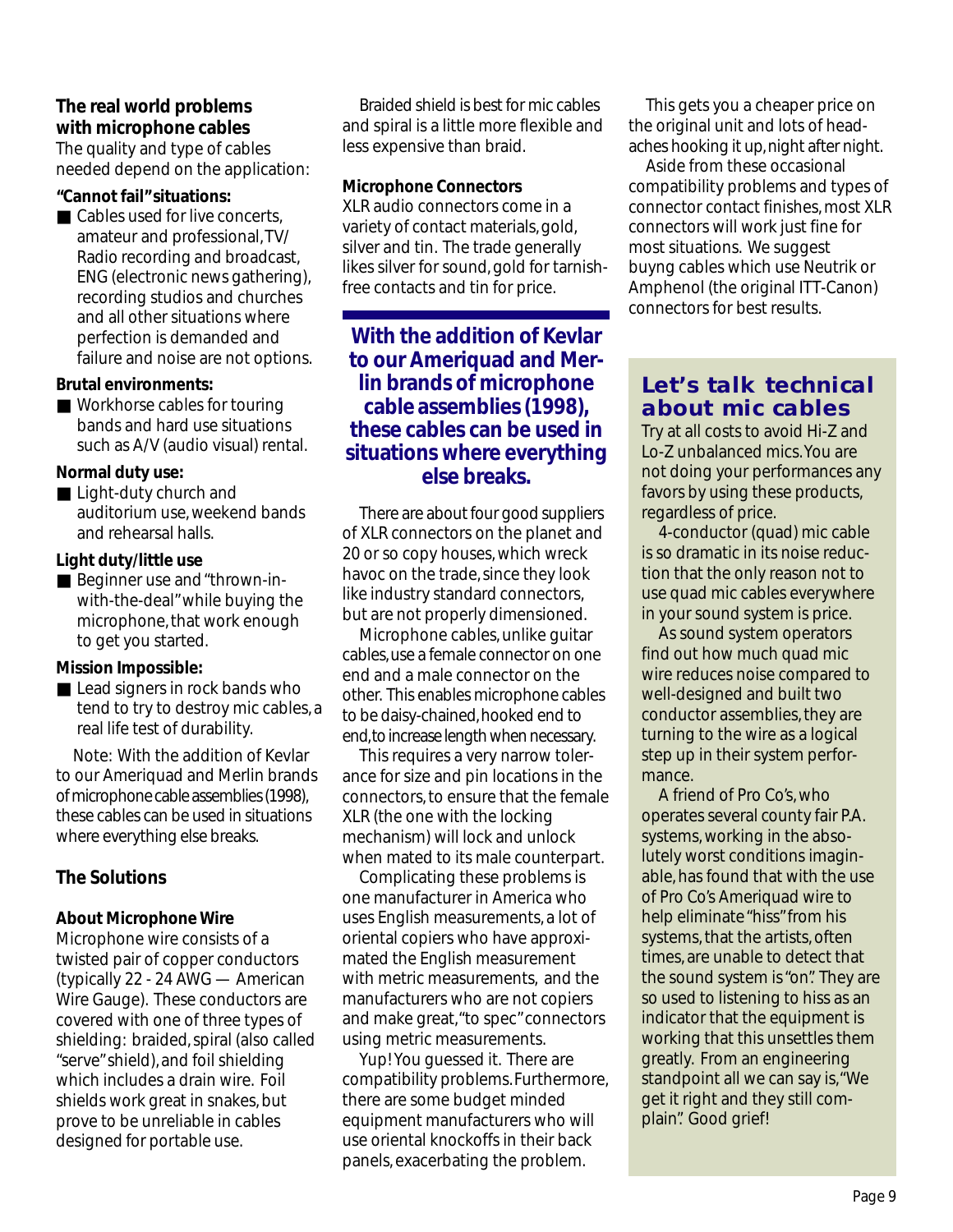# **CHOOSING THE RIGHT MICROPHONE CABLES**

## **Solutions**

Most professional Lo-Z microphone outputs can easily be run up to 500 feet. However, Hi-Z microphones have the same roll off problems that guitar cables have and their lengths should be limited to 20' or less to avoid high frequency attenuation.

Microphone wire comes in a wide variety of diameters. Lavalier mics require tiny, yet sturdy cables. Naturesound recording enthusiasts need small cables that will roll up into the compartment provided in their Nagra tape recorders to conserve space. Most microphone cables are about the diameter of a normal pencil (1/4") to provide the user with a reliable cable.

We have found that to present an audience with totally no-hum, nobuzz, no-crackle sound systems requires the use of quad (4-conductor) microphone cables.

In situations such as TV studios with huge hum fields created by TV cameras and county fairs with lots of stray radio frequency interference, 4 conductor mic cables can lower hum and noise up to 20 dB (20 decibels a lot) comparted to any two-conductor



XLR Female to Unbalanced 1/4" Phone Plug, either Unbalanced Lo-Z or Hi-Z depending on how it is wired

microphone cable.

Why does quad mic cable work?

# **For vocalist only: spending more on a great vocal mic that sounds like you, and picks up your tone and your emotions, is something you owe yourself and your audience.**

Here's the easiest way to think about it. Balanced mic cables are quieter than unbalanced mic cables because 1/2 of the signal travels on one of the two conductors and they tend to cancel out extraneous signals that

jump on both conductors. The tighter the two conductors are twisted together, and the shorter their twist, the better the wire is at canceling out noise. When two pairs of conducts are twisted together (four conductors total), this makes the conductors much more tightly wound, and, subsequently, ten times better at defending against interference.

25' Lo-Z microphone cables run in price from about \$15 to \$75, depending upon the connectors and wire used. The watertight cables used to film the "Titanic" are worlds apart from the "thrown-in-with-the-mic" cables given away by retailers to "clinch the deal".

# **For vocalists only**

Your microphone is your instrument. There are wireless mics now that sound nearly as good as mics with cables and allow you complete freedom of motion on stage. That is, when they cost \$3,000 each.

For the rest of you, spending more on a great vocal mic that sounds like you, and picks up your tone and your emotions, is something you owe yourself and your audience. It also has to have great feedback rejection if you are using a monitor system.

If you have spent the money to get yourself a great microphone, get a great cable to go with it, one that transmits your sound and your emotions to your audience, without noise and without adding any tone of its own. We build cables that can to that. They are called "Merlin", and they are truly magicians at work.

# **So, what kind of mic cables do I need:**

|                        |          | <b>Pro Co Brand</b> 25' Model # |       | <b>MSRP</b> |
|------------------------|----------|---------------------------------|-------|-------------|
| $\frac{1}{2}$<br>99999 | Advanced | Merlin                          | MF-25 | \$77.50     |
|                        |          | Ameriquad AQ-25                 |       | \$50.00     |

If you are an advanced play, look for a cable with: a braided shield, 95% or better shield coverage, gold contacts, Kevlar reinforced core and 4 conductor cable.



**Intermediate** Mastermike M-25 \$38.75

If you are an intermediate player, look for a cable with: a braided shield, 90% + shield coverage and silver/gold contacts.

**Beginner** Excellines EXM-25 \$28.70



If you are a beginning player, look for a cable with: a spiral shield, 70-90% shield coverage and silver/tin contacts.